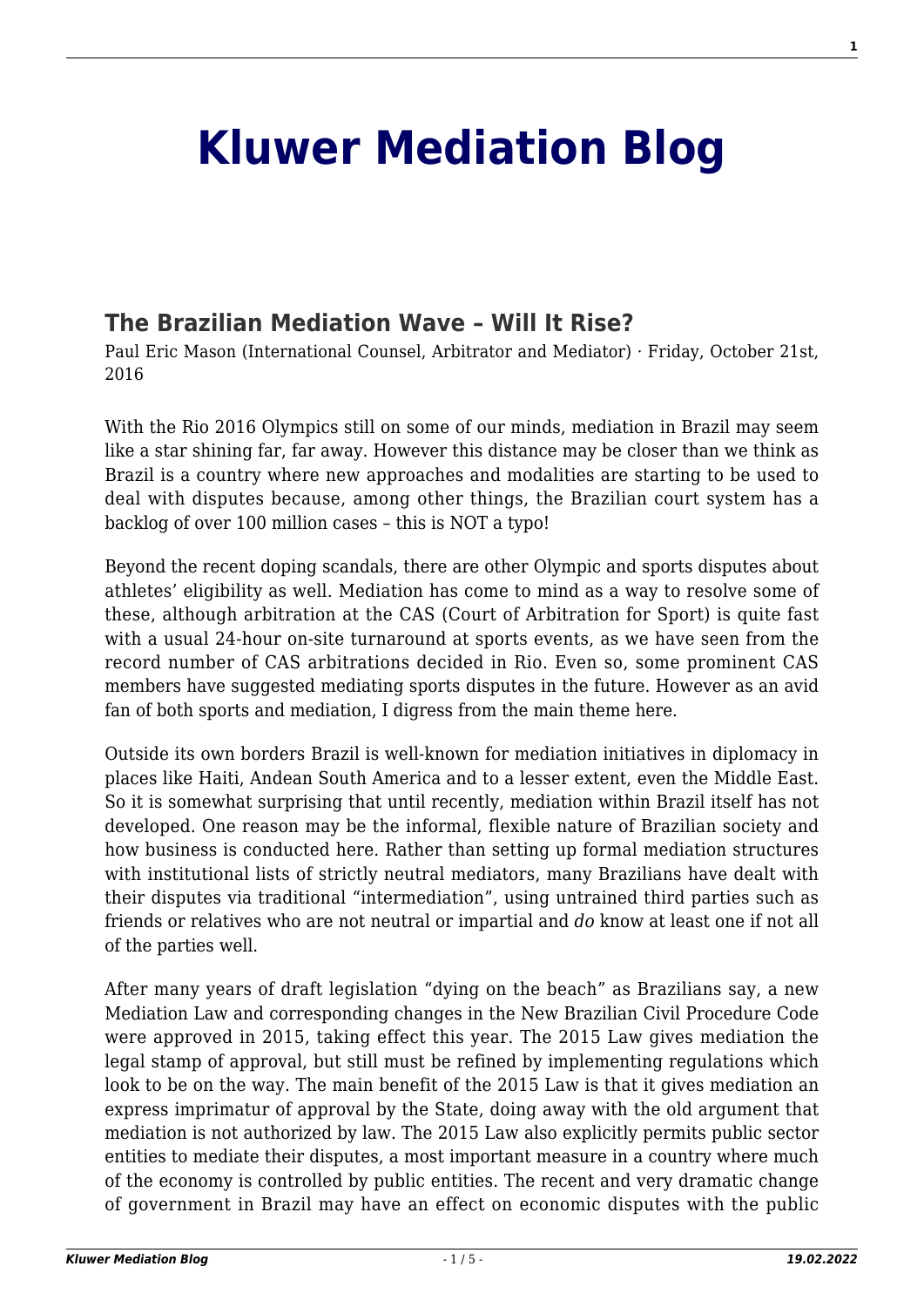sector here as well, especially if the new government decides to cut public expenditures at the mid-contract stage.

This is not the place to analyze the 2015 Law and New Civil Procedure Code which would take up several blogs by themselves. Suffice it to say that Brazil is a country that prides itself on flexibility, a quality necessary to survive here. And mediation is above all a flexible process. Therefore, laws regulating mediation need to take into account its inherent flexibility and not straitjacket the process. The 2015 Law makes a strong dichotomy between so-called "Judicial" vs "Extra-judicial" mediation (even though neither term is really defined), tightly regulating the former and leaving the latter very loose. The upcoming regulatory regime for mediation will be challenged to prevent "Judicial Mediation" from becoming over-controlled by the state while at the same time addressing the need to at least minimally regulate "Extra-Judicial Mediation" to prevent the type of abuses that were seen in arbitration in Brazil a few years ago. Nonetheless, as we say in negotiation, 65% of something is a lot better than 100% of nothing!

Although laws on the books in this part of the world do not always correspond to reality, the passage of the 2015 Law does seem to have propelled an energy wave around mediation. Brazilian ADR centers like the Brazil-Canada Chamber of Commerce (CCBC) in São Paulo, CAMARB headquartered in Belo Horizonte, CBMA in Rio and others have enthusiastically added mediation to their service menus. The CPR, ICDR and other foreign institutions have come to Brazil with business mediation conferences and training. Many local mediation training courses, seminars and conferences of all kinds abound.

Mediation is now being taught in some Brazilian law schools. Brazil sent four law school teams out of a worldwide total of 32 to this year's IBA-VIAC International Mediation Competition in Vienna, and a National Brazilian Law School Negotiation & Mediation Competition is underway in Portuguese with its own distinctly Brazilian case problem, all this helping to bring the next generation of Brazilian lawyers onboard. Though most of the mediation activity is in São Paulo, Brazil's largest city with the most commerce and overloaded court dockets, bar associations in other important places are also holding mediation conferences like the one this September in Brazil's third largest city, Belo Horizonte, which attracted some 300 enthusiastic lawyers and judges.

We also see seminars on specialized mediation modalities sprouting up in Brazil these days on Mediation in the Public Sector, Mediation and Compliance, Mediation in Agribusiness, Mediation in Family Business, Mediation in IP/Franchising, and Mediation to Reduce Costs in Insurance, to name a few. A question worth asking here is: what factors in each of these sectors could materially affect how mediation is conducted in disputes involving them? In the public sector it can be bureaucracy, a slower pace and relative inflexibility; in agribusiness, the opposite – a need for speed due to perishability of the products; in IP (patents & trade/service marks at least), the public interest in a given patent or mark outside the particular dispute over which of the parties may have a superior right; and in insurance, the presence of third or even fourth parties as insurers and reinsurers.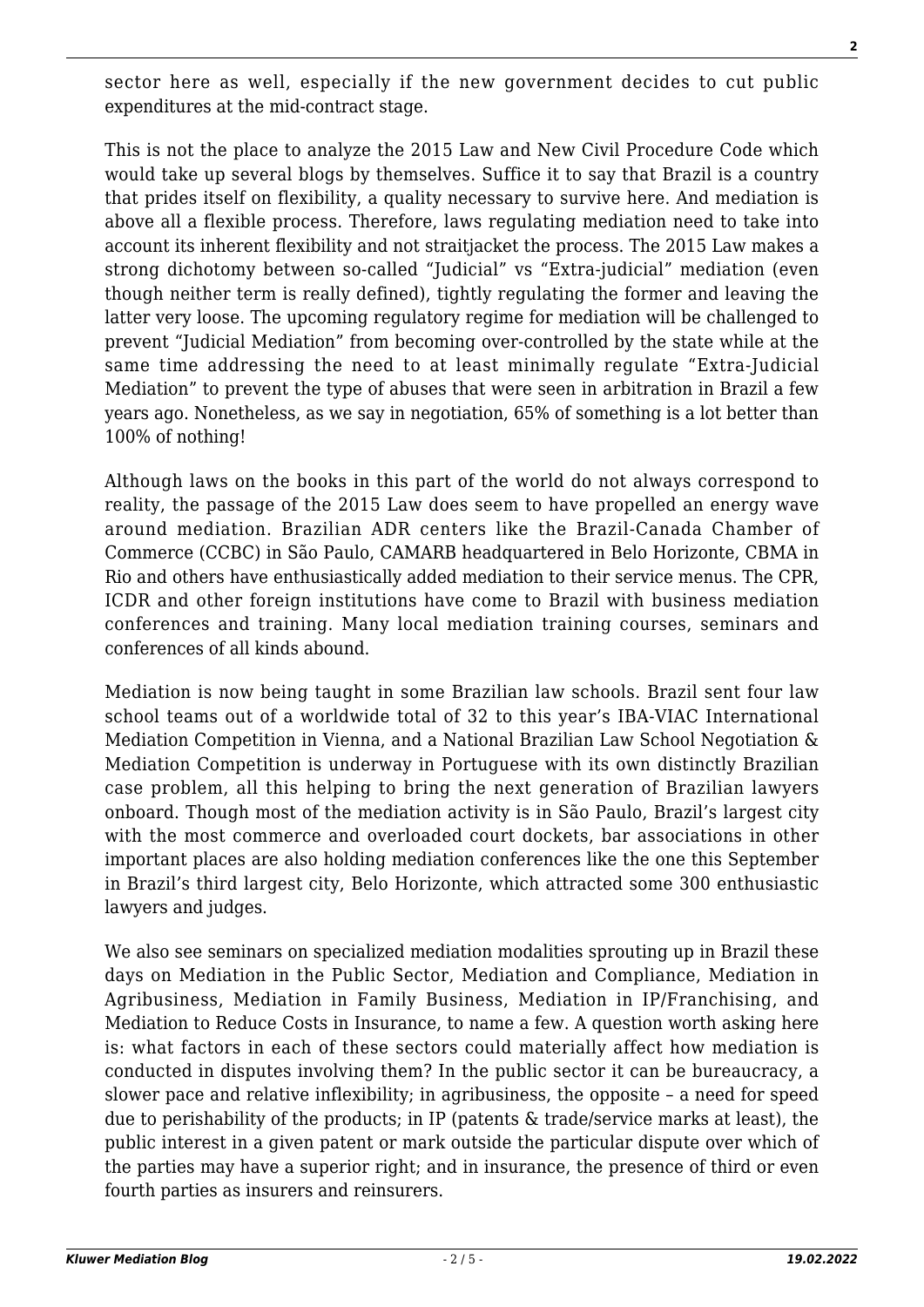So now the question is: Will mediation ride atop a wave in Brazil like arbitration did over the last decade, or crest and fall soon, becoming just a passing fad? To look at an analogy, what caused arbitration to rise so dramatically in Brazil? We can pinpoint the insistence of large investors, many foreign, on arbitration clauses in multi-million dollar contracts to avoid the delay, uncertainty and possible bias of local courts; Brazil's ratification of the New York Convention and its Supreme Constitutional Court (STF) declaring its 1996 Arbitration Law constitutional in 2002; the Superior Court of Justice (STJ) taking over and streamlining judicial treatment of arbitration cases in 2005; and last but not least, the rise of a sizable and powerful arbitration bar, members of the 1,000+ strong Brazil Arbitration Committee. Arbitration remains a private function.

Some of these propelling factors appear unique to arbitration and would not apply to mediation, while others may have parallels or equivalents in mediation.

One of the keys will be whether lawyers in Brazil accept mediation. This is because unlike the U.S. for example, once a court case goes to a lawyer in Brazil, the client practically loses control over it. So lawyers can make or break mediation in Brazil for disputes in the courts. While the lawyers generally control disputes once they are filed in court in Brazil, it is the clients who have more control over the pre-dispute contractual negotiating process where mediation or combined mediation-arbitration "step clauses" can be inserted.

Conferences like September's Minas Gerais state Bar Association (OAB-MG) Mediation Conference in Belo Horizonte provide encouraging signs. As speakers there, my colleague Gary Birnberg, my wife Nazareth Serpa and I were informed by OAB-MG Mediation Committee Chair Ronan Ramos, Jr. that the situation in this important state is very positive for mediation now, with most of the top court judges in favor.

In Brazil, many lawyers are paid with contingent fees, earning a percentage of what they make or save for the client. Then it is a fair question to ask them: which is better for you, 40% of a court judgment reached after 15 years of appeals run out – but only if your client wins – or say, 25% of a smaller settlement but which does not depend on a total client "win" and is payable within just a few months?

Big firm lawyers which handle most of the international cases are paid on a traditional hourly basis. The main benefit of mediation for them is to keep satisfied corporate clients who may come back to them for a variety of legal matters – not only litigation but also regulatory, compliance and transactions. Mediation of more high-value complex disputes often requires many hours of preparation before the mediation session itself, meaning substantial billable hours for the lawyers and the firm. This has been the practice with large firms in many other countries at least.

So a question to be asked and pondered is: what is needed to impel mediation beyond the "course industry" stage for it to be used regularly to resolve, prevent and/or manage disputes both in court and out-of-court? We have looked briefly at what made arbitration take off and grow in Brazil and asked if there are any lessons to be learned or parallels to consider. We can also ask what has made mediation viable in other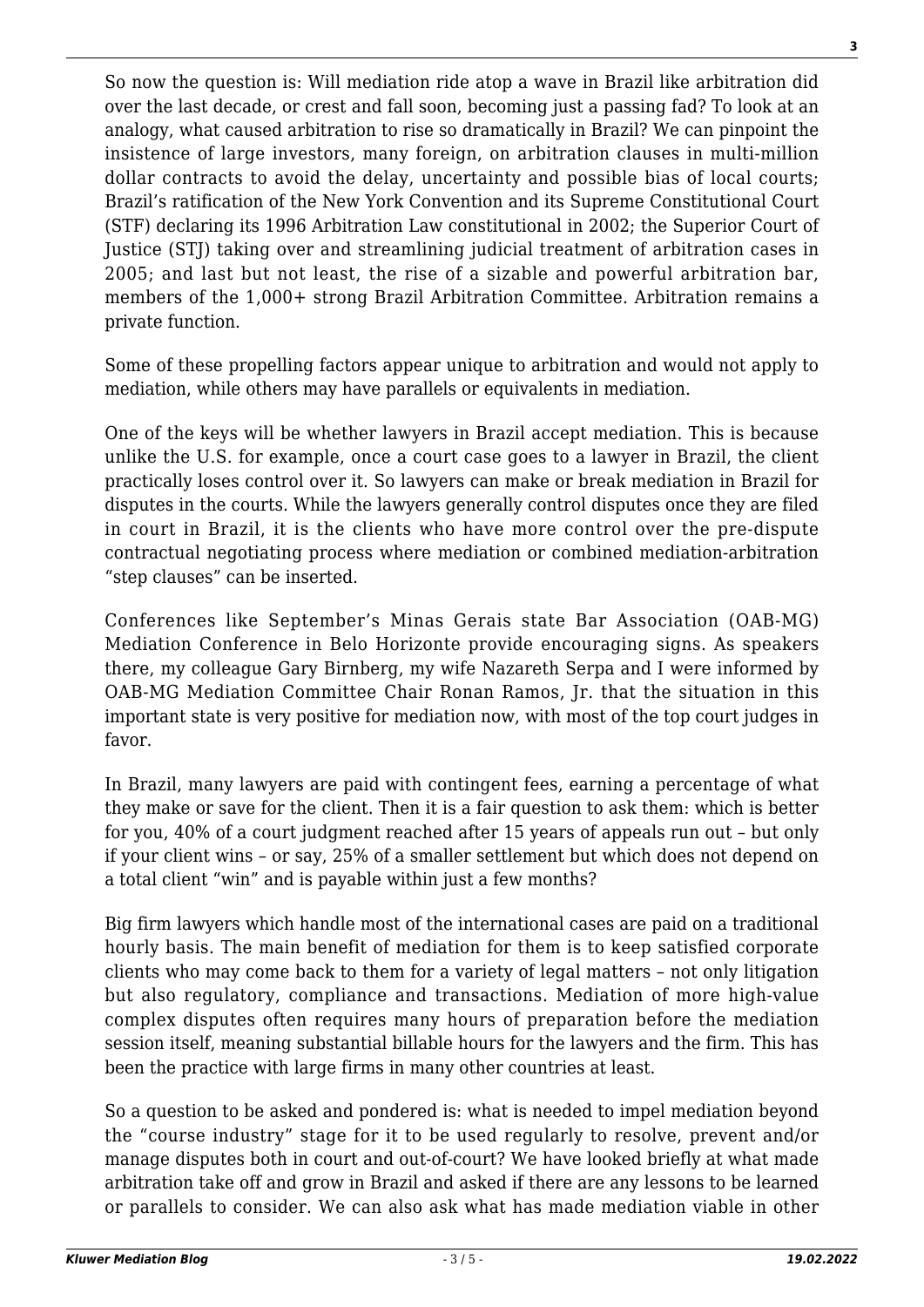countries/cultures which may have relevant similarities, perhaps Portugal or even Argentina (football fan rivalry notwithstanding). Both of these questions are important but beyond the scope of this blog. Hopefully they can be addressed in a more analytical research paper at the right time.

Finally, a soft yellow warning light may be in order since formal mediation is just beginning in Brazil. One must watch out for tendencies to simply copy arbitration concepts or otherwise limit mediation styles as was attempted, for example, in the Brazilian Draft Mediation Law (PL) of 2013 which tried to limit mediation only to disputes over so-called "disposable rights" – freely transferable rights and not restricted public rights, a concept which is a cornerstone of the Brazilian Arbitration Law. However unlike arbitration where laws of many countries limit subject matter arbitrability, almost any type of dispute is capable of being mediated although some involving religious, ideological or other core values are much more difficult. Some ADR institutions tried to copy their own arbitration rules and pricing tables for mediation services and even tried in their mediation rules to limit mediation to a socalled "facilitative model" only. Fortunately these deviations have been corrected so as to no longer diminish mediation's inherent advantage of flexibility.

By riding a strong positive current, staying flexible and avoiding obstacles along the way we hope the mediation energy wave in Brazil will continue rising, lifting everyone along the way.

*Paul Eric Mason, International Counsel, Arbitrator and Mediator is based in the Rio de Janeiro area and Miami. Mr. Mason is the first IMI-certified Mediator in Brazil and is Founder and Co-Coordinator of the IMI-Brazil chapter with some 40 members, as well as a member of the Mediation Commission of the Brazil-Canada Chamber of Commerce in São Paulo. For more biographical information please see Mr Mason's [website](http://www.paulmason.info).*

**Kluwer Arbitration Practice Plus** now offers an enhanced Arbitrator Tool with 4,100+ data-driven Arbitrator Profiles and a new Relationship Indicator exploring relationships of 12,500+ arbitration practitioners and experts.

[Learn how](https://www.wolterskluwer.com/en/solutions/kluwerarbitration/practiceplus?utm_source=mediationblog&utm_medium=articleCTA&utm_campaign=article-banner) **[Kluwer Arbitration Practice Plus](https://www.wolterskluwer.com/en/solutions/kluwerarbitration/practiceplus?utm_source=mediationblog&utm_medium=articleCTA&utm_campaign=article-banner)** [can support you.](https://www.wolterskluwer.com/en/solutions/kluwerarbitration/practiceplus?utm_source=mediationblog&utm_medium=articleCTA&utm_campaign=article-banner)

*To make sure you do not miss out on regular updates from the Kluwer Mediation Blog, please subscribe [here.](http://mediationblog.kluwerarbitration.com/newsletter/)*